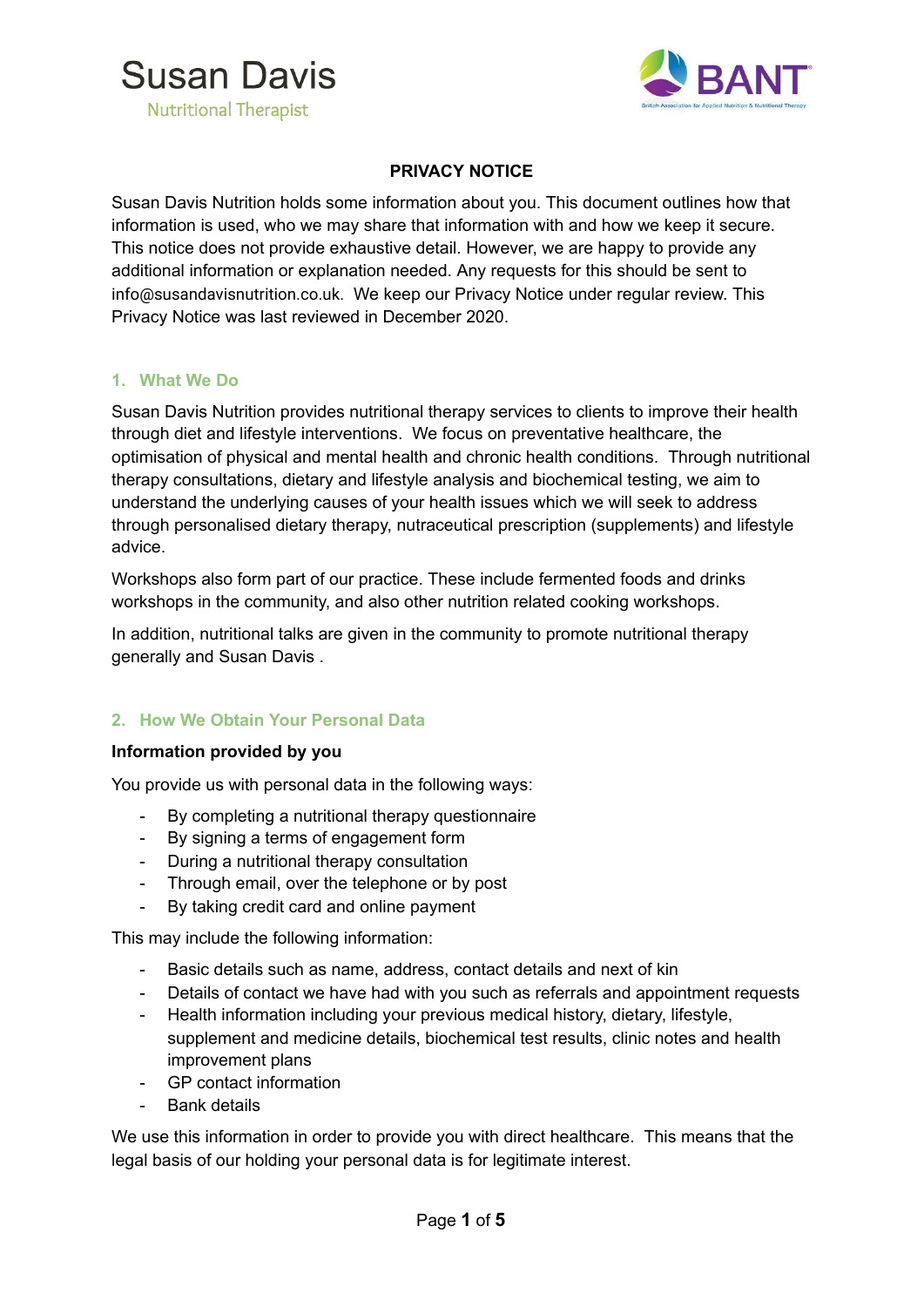



Following completion of your healthcare we retain your personal data for the period defined by our professional association, the British Association for Applied Nutrition & Nutritional

Therapy (BANT), and registrant body, the Complementary and Natural Healthcare Council (CNHC). This enables us to process any complaint you may make. In this case the legal basis of our holding your personal data is for contract administration.

## **Information we get from other sources**

We may obtain sensitive medical information in the form of test results from biochemical testing companies. We use this information in order to provide you with direct healthcare. This means that the legal basis of our holding your personal data is for legitimate interest.

We may obtain sensitive information from other healthcare providers. The provision of this information is subject to you giving us your express consent. If we do not receive this consent from you, we will not be able to coordinate your healthcare with that provided by other providers which means the healthcare provided by us may be less effective.

## **3. How we use your personal data**

We act as a data controller for use of your personal data to provide direct healthcare. We also act as a controller and processor in regard to the processing of your data from third parties such as testing companies and other healthcare providers. We act as a data controller and processor in regard to the processing of credit card and online payments.

We undertake at all times to protect your personal data, including any health and contact details, in a manner which is consistent with our duty of professional confidence and the requirements of the General Data Protection Regulation (GDPR) concerning data protection. We will also take reasonable security measures to protect your personal data storage.

We may use your personal data where there is an overriding public interest in using the information e.g. in order to safeguard an individual, or to prevent a serious crime. Also where there is a legal requirement such as a formal court order. We may use your data for marketing purposes such as newsletters but this would be subject to you giving us your express consent.

## **4. Do you share my information with other organisations?**

We will keep information about you confidential. We will only disclose your information with other third parties with your express consent with the exception of the following categories of third parties:

- Our registrant body, CNHC, and our professional association, BANT, for the processing of a complaint made by you
- Any contractors and advisors that provide a service to us or act as our agents on the understanding that they keep the information confidential
- Anyone to whom we may transfer our rights and duties under any agreement we have with you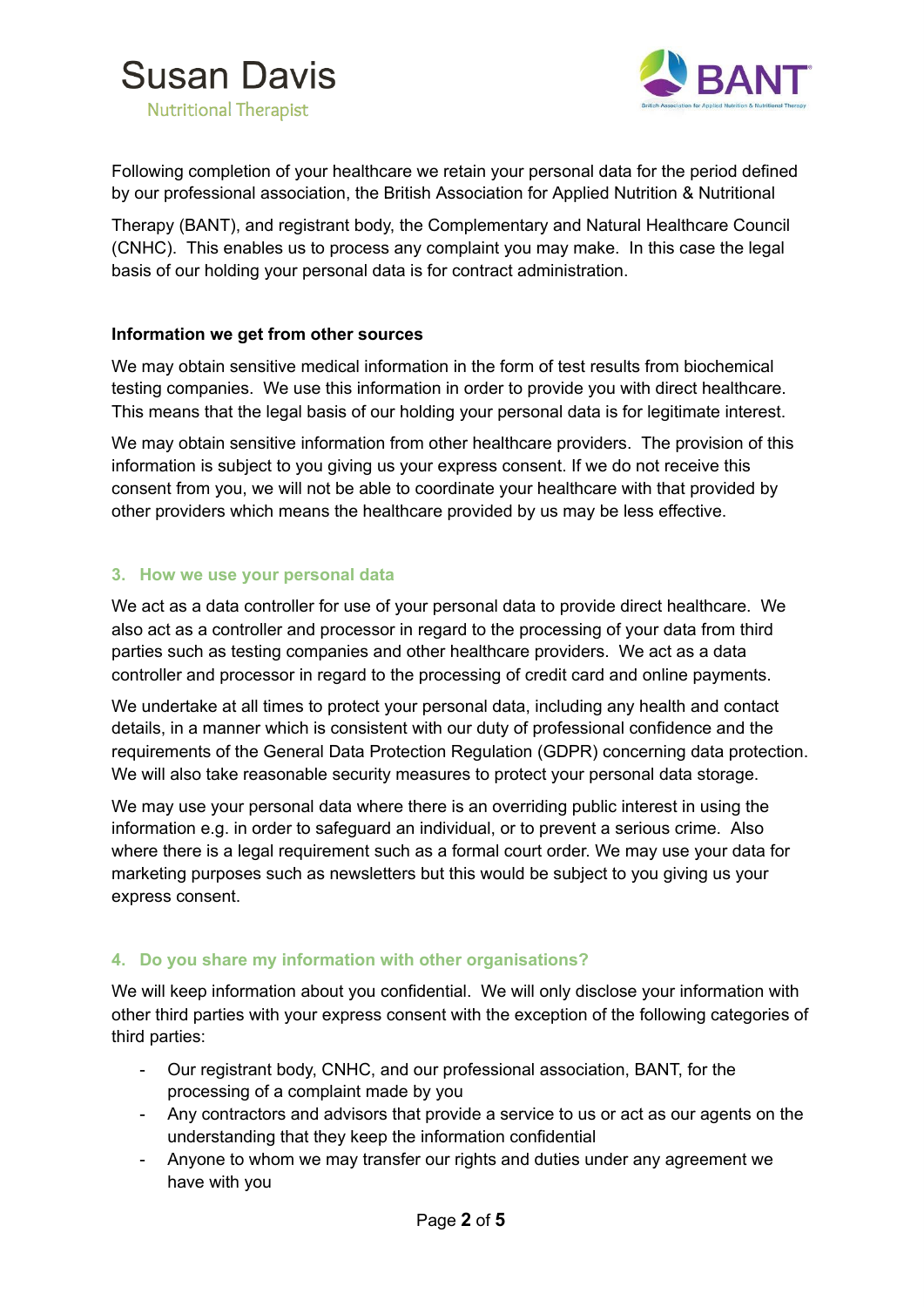# **Susan Davis**



**Nutritional Therapist** 

Any legal or crime prevention agencies and/or to satisfy any regulatory request (eg, CNHC) if we have a duty to do so or if the law allows us to do so

We may share your information with supplement companies and biochemical testing companies as part of providing you with direct healthcare. We will not include any sensitive information

We will seek your express consent before sharing your information with your GP or other healthcare providers. However if we believe that your life is in danger then we may pass your information onto an appropriate authority (such as the police, social services in the case of a child or vulnerable adult, or GP in case of self-harm) using the legal basis of vital interests.

We may share your case history in an anonymised form with our peers for the purpose of professional development. This may be at clinical supervision meetings, conferences, online forums, and through publishing in medical journals, trade magazines or online professional sites. We will seek your explicit consent before processing your data in this way.

# **5. What are your rights?**

Every individual has the right to see, amend, delete or have a copy, of data held that can identify you, with some exceptions. You do not need to give a reason to see your data.

If you want to access your data you must make a subject access request in writing to info@susandavisnutrition.co.uk . Under special circumstances, some information may be withheld. We shall respond within 20 working days from the point of receiving the request and all necessary information from you. Our response will include the details of the personal data we hold on you including:

- Sources from which we acquired the information
- The purposes of processing the information
- Persons or entities with whom we are sharing the information

You have the right, subject to exemptions, to ask to:

- Have your information deleted
- Have your information corrected or updated where it is no longer accurate
- Ask us to stop processing information about you where we are not required to do so by law or in accordance with the BANT and CNHC guidelines.
- Receive a copy of your personal data, which you have provided to us, in a structured, commonly used and machine-readable format and have the right to transmit that data to another controller, without hindrance from us.
- Object at any time to the processing of personal data concerning you

We do not carry out any automated processing, which may lead to automated decisions based on your personal data.

If you would like to invoke any of the above rights then please write to the Data Controller at Susan Davis Nutrition, Caravan, Drove End Cottage, Cripplestyle, Fordingbridge, Hants, SP6 3DU or email info@susandavisnutrition.co.uk.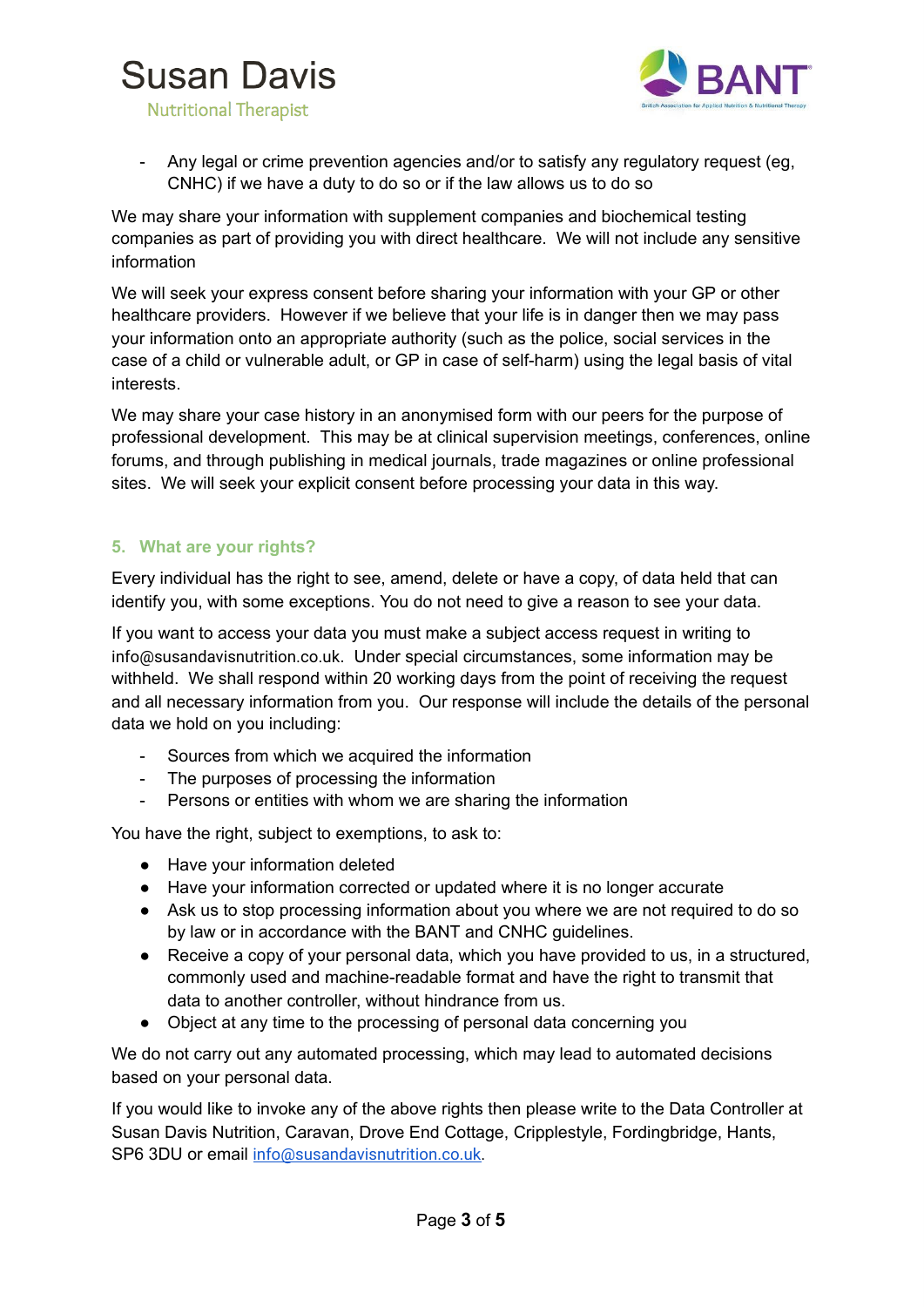



## **Nutritional Therapist**

## **6. What safeguards are in place to ensure data that identifies me is secure?**

We only use information that may identify you in accordance with GDPR. This requires us to process personal data only if there is a legitimate basis for doing so and that any processing must be fair and lawful.

Within the health sector, we also have to follow the common law duty of confidence, which means that where identifiable information about you has been given in confidence, it should be treated as confidential and only shared for the purpose of providing direct healthcare. We will protect your information, inform you of how your information will be used, and allow you to decide if and how your information can be shared.

We also ensure the information we hold is kept in secure locations, restrict access to information to authorised personnel only, protect personal and confidential information held on equipment such as laptops with encryption (which masks data so that unauthorised users cannot see or make sense of it). We ensure external data processors that support us are legally and contractually bound to operate and prove security arrangements are in place where data that could or does identify a person are processed.

## **7. How long do you hold confidential information for?**

All records held by Susan Davis Nutrition will be kept for the duration specified by guidance from our professional association BANT.

#### **8. Website technical details**

a. Forms

We do use electronic forms on our website making use of an available 'forms module' which has a number of built-in features to help ensure privacy. We also aim to use secure forms where appropriate.

In compliance with EU legislation, the following table lists the use of cookies on this website:

| Cookie name           | <b>Purpose</b>                                                                                                                                                                                                                                                                                                                                  |
|-----------------------|-------------------------------------------------------------------------------------------------------------------------------------------------------------------------------------------------------------------------------------------------------------------------------------------------------------------------------------------------|
| <b>Accept Cookies</b> | This is used to store whether you have agreed to receive cookies.                                                                                                                                                                                                                                                                               |
|                       | Persistent for 1 year                                                                                                                                                                                                                                                                                                                           |
| Google Analytics      | These cookies are used to collect information about how visitors use<br>our site. We use the information to compile reports and to help us<br>improve the site. The cookies collect information in an anonymous<br>form, including the number of visitors to the site, where visitors have<br>come to the site from and the pages they visited. |

Cookies are small. We do not make use of cookies to collect any private or personally identifiable information. The technical platform of this website uses cookies solely to aid the proper technical functioning of the website. The cookies used contain random strings of characters alongside minimal information about the state and session of the website – which in no way collects or discloses any personal information about you as a visitor.